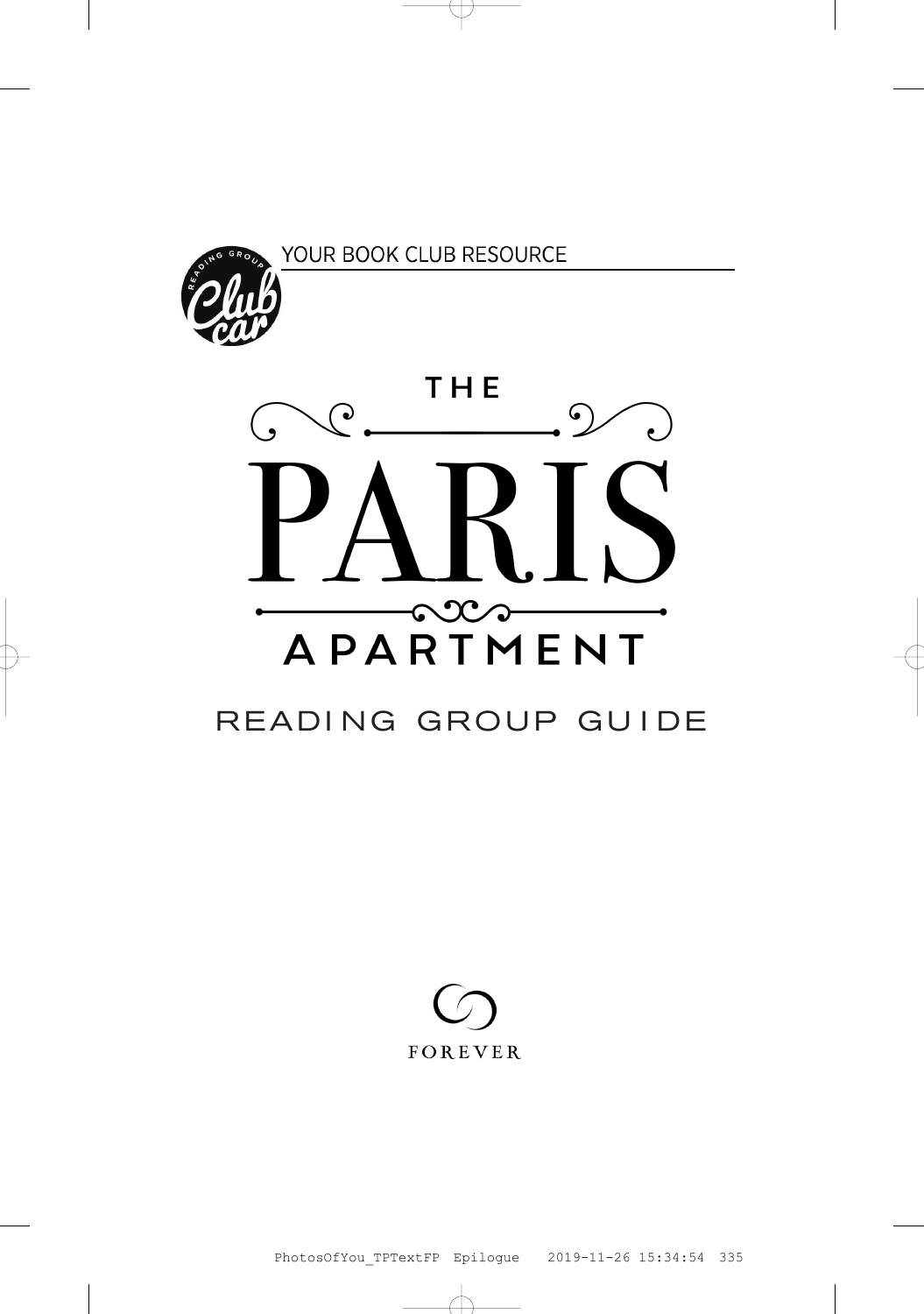## **AUTHOR'S NOTE**

*The Paris Apartment* is a work of fiction. While a product of my imagination, the premises and characters I've chosen to create are inspired by real people and real events. The characters of Sophie Seymour and Estelle Allard were shaped by the experiences and courage of Virginia Hall, Pearl Witherington Cornioley, Christine Granville, Josephine Baker, Nancy Wake, and Andrée de Jongh. Their memoirs, interviews, and stories only give us an idea of how truly extraordinary each of these women was.

Sophie's work at Bletchley Park was based on the real men and women who worked tirelessly against time and almost impossible odds to decode Nazi encryption devices. Most of us have heard of the Enigma cipher and the remarkable work by Alan Turing and his team to break that cipher. Told less often seems to be the story of Tommy Flowers and Bill Tutte, who, together with their teams, developed Colossus—the machine that was able to break the Lorenz cipher, known as Tunny at Bletchley.

The Lorenz cipher was favoured by Hitler and used by High Command—and for good reason. It was a far more powerful than the Enigma and capable of exceedingly complex encryptions. Additionally, unlike the Enigma, it did not depend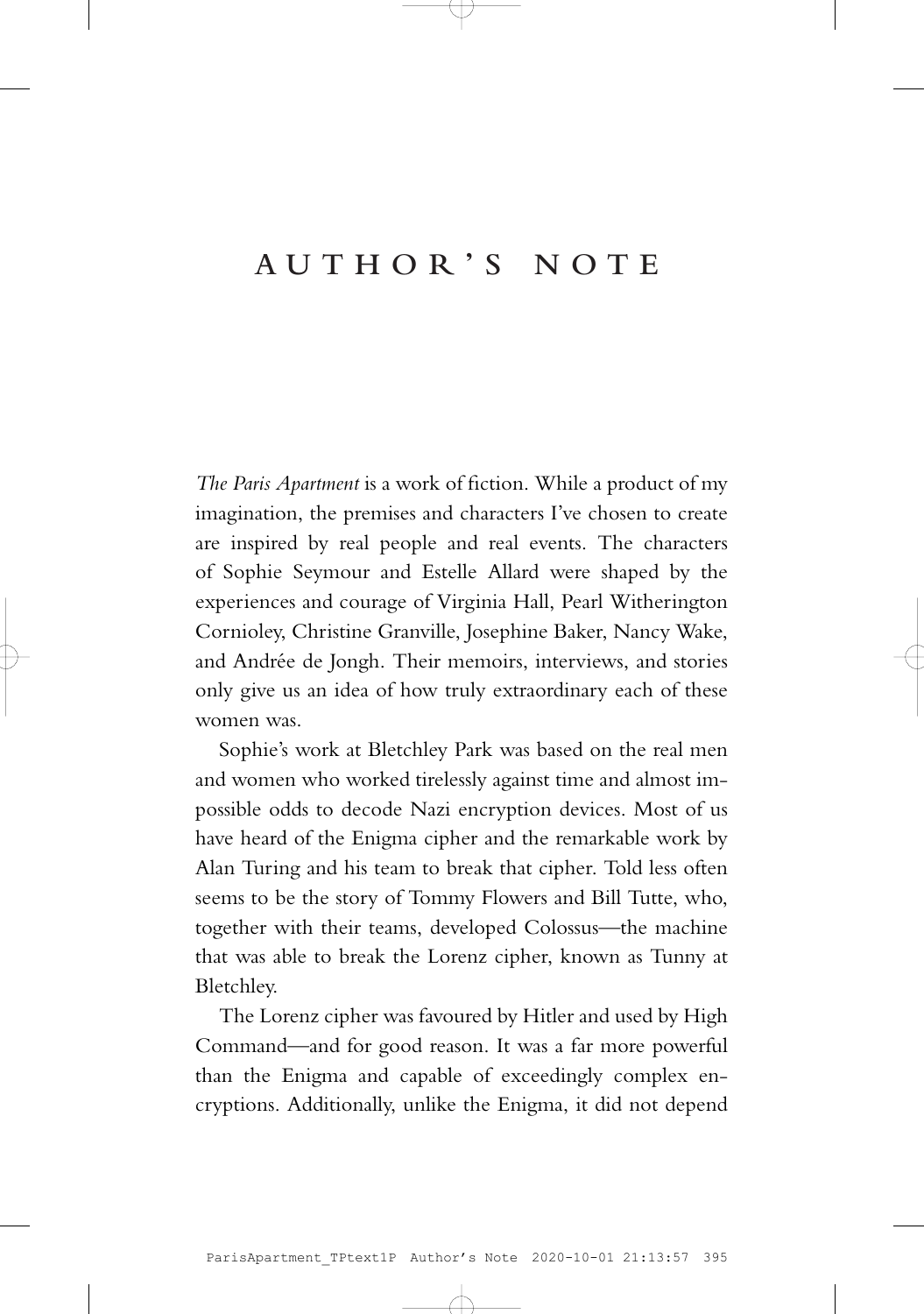on Morse code. Attached to a teleprinter, it automatically encrypted outgoing messages and decrypted incoming messages, allowing longer messages to be transmitted with greater ease. Each of the links between Nazi command posts was given a name by Bletchley—the Paris–Berlin link was referred to as Jellyfish.

There is no evidence that there was ever a Lorenz machine installed in the Ritz Hotel in Paris—that is pure imagination on my part. However, there is certainly evidence that the Nazis housed cipher machines in other hotels and buildings used as headquarters. An objective of the disastrous 1942 Dieppe assault may have been to capture coding/cipher technology at the Hotel Moderne, according to author David O'Keefe. Knowing that the Paris Ritz Hotel served as the headquarters of the Luftwaffe and was the residence of Hermann Göring (who was tapped as the successor to Hitler), a need for a direct, protected line of communication to the Führer seemed plausible for this work of fiction.

There is also no evidence that Bletchley Park ever received any intelligence from SOE operatives such as photos, codebooks, or even sketches of the Lorenz machine. Declassified documents from the Target Intelligence Committee (TICOM), which was a joint operation between the U.K. and the U.S. targeting the capture of German signals intelligence organizations, provide the first Allied description of a captured, intact, Tunny communications train, but not until 1945, long after D-Day. Nazi Field Marshal Albert Kesselring's captured "Fish Train" included six German trucks housing Tunny machines, radio transmitters, receivers, and encryption devices. Each truck contained two bunks for the driver and assistant, who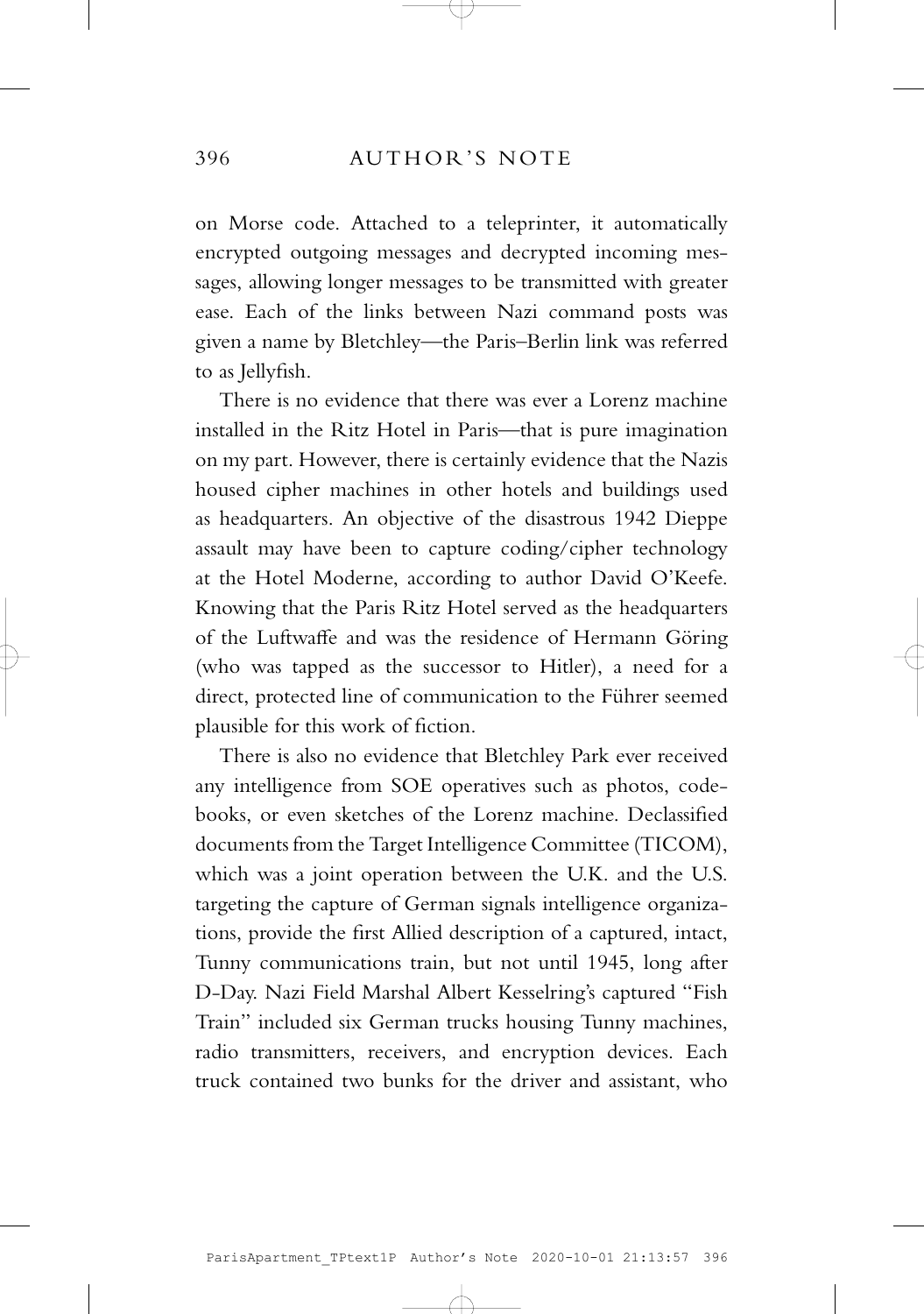operated the equipment. Tutte and his team did not have the benefit of this information at Bletchley. All the decryption work done was the product of an astonishing feat of reverse engineering.

The first Colossus machine, developed by Flowers, was operational by December 1943, allowing the Allies to intercept and decode critical information leading up to and after D-Day. For this story, however, I chose to imagine that Bletchley and its brilliant minds might have had a helping hand.

The Paris Ritz Hotel, with its socialites and industrialists, collaborators and spies (and, yes, hidden cupboards and stairways), remained the glamourous headquarters of the Luftwaffe throughout the war. The Charles Le Brun painting *The Sacrifice of Polyxena* (currently hanging in the Metropolitan Museum of Art, New York) that I have used in this book was, in fact, discovered hidden in plain sight in the luxurious Coco Chanel suite prior to the hotel's recent renovation. The provenance for this painting before its discovery in the hotel remains unknown. The current theory is that when Cesar Ritz purchased the *hôtel particulier* at No. 15, Place Vendôme, once the home of princes and dukes, the Le Brun canvas was already hanging within. I chose a different history for this painting.

Other events that serve as a backdrop for this story that will be familiar are the bombing of Weiluń, Poland, in September of 1939, where I imagined Piotr was killed, and the Vél' d'Hiv' Roundup in July of 1942, where Rachel and her family members are taken. The objectives of the Luftwaffe bombing of the small and nonmilitary town of Weiluń, arguably the first major act of World War II, are not entirely clear. Some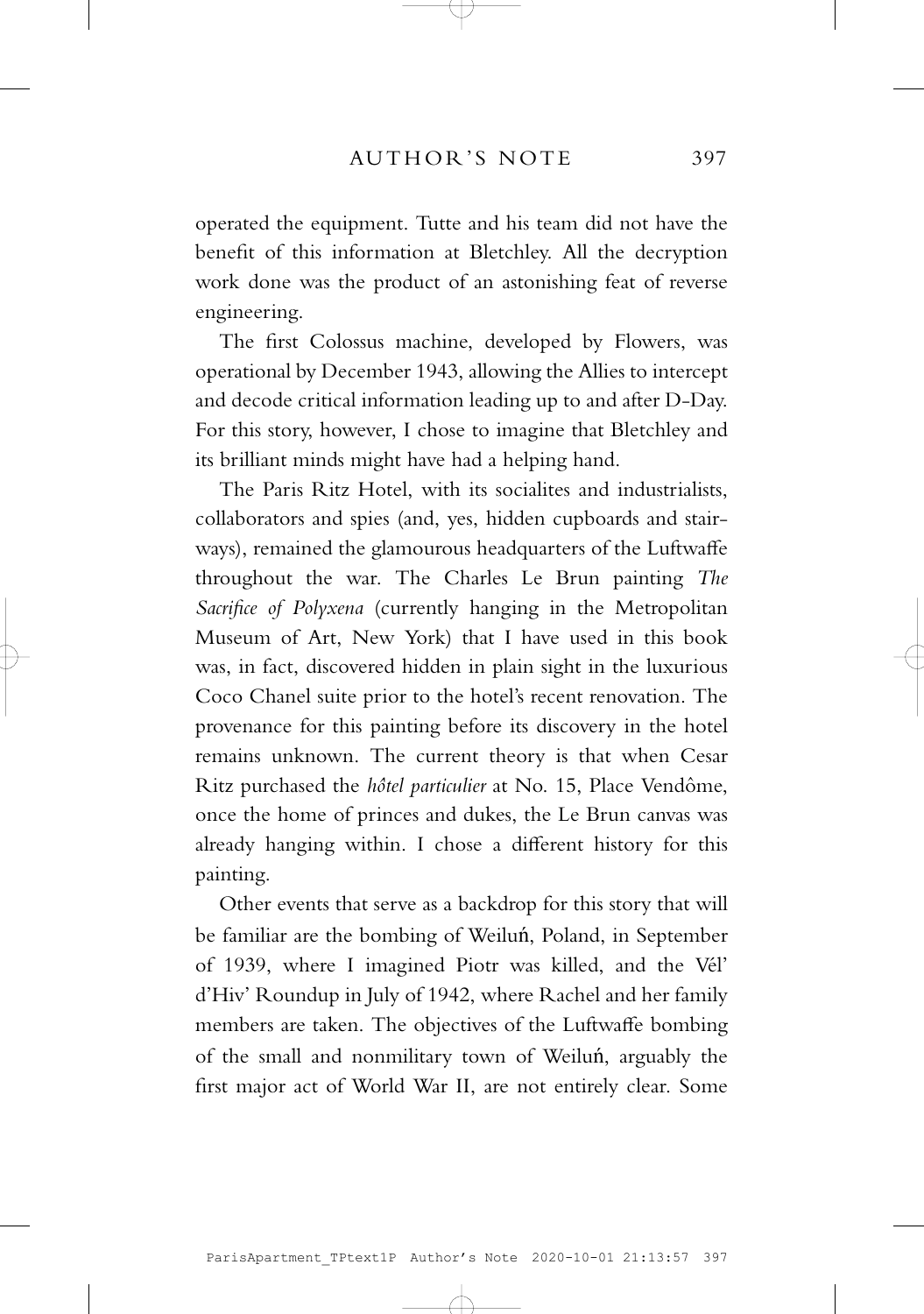historians have suggested that the Germans received reports of the presence of Polish cavalry, like Piotr's character, in the vicinity of the town, but others disagree.

Regardless of motive, beginning in the early morning of September 1, the Luftwaffe dropped 46,000 kilograms of bombs on civilian targets, including the clearly marked hospital. There are also numerous accounts of the Luftwaffe strafing fleeing civilians. The timing of the initial bombing is a subject of debate, with Polish sources marking the first run at 4:30–4:40 a.m., while German records show the first run beginning at 5:40 a.m. For the purposes of this novel, I have used the German military records.

There is no debate, however, on the timing of the 1942 Vél' d'Hiv' Roundup, which began at 4:00 a.m. on July 16, 1942. Over 13,000 Jews were arrested by French police, more than 4,000 of them children. The majority of those arrested were held at the Vélodrome d'Hiver or other internment camps before being deported by cattle car to Auschwitz, though there are numerous stories of individuals hidden by friends or neighbours or who managed to escape arrest.

One of these courageous people who helped Jewish children escape occupied France altogether was the Frenchman Georges Loinger, whose creative methods of getting children out of France and into Switzerland included dressing up his charges as mourners and leading them through a cemetery located along the Swiss border. Aviva's journey out of France in this novel is based loosely on Loinger's efforts.

Lastly, the network of men and women whom Estelle and Jerome were a part of was based on the very real Comet Line. This resistance organization operated in occupied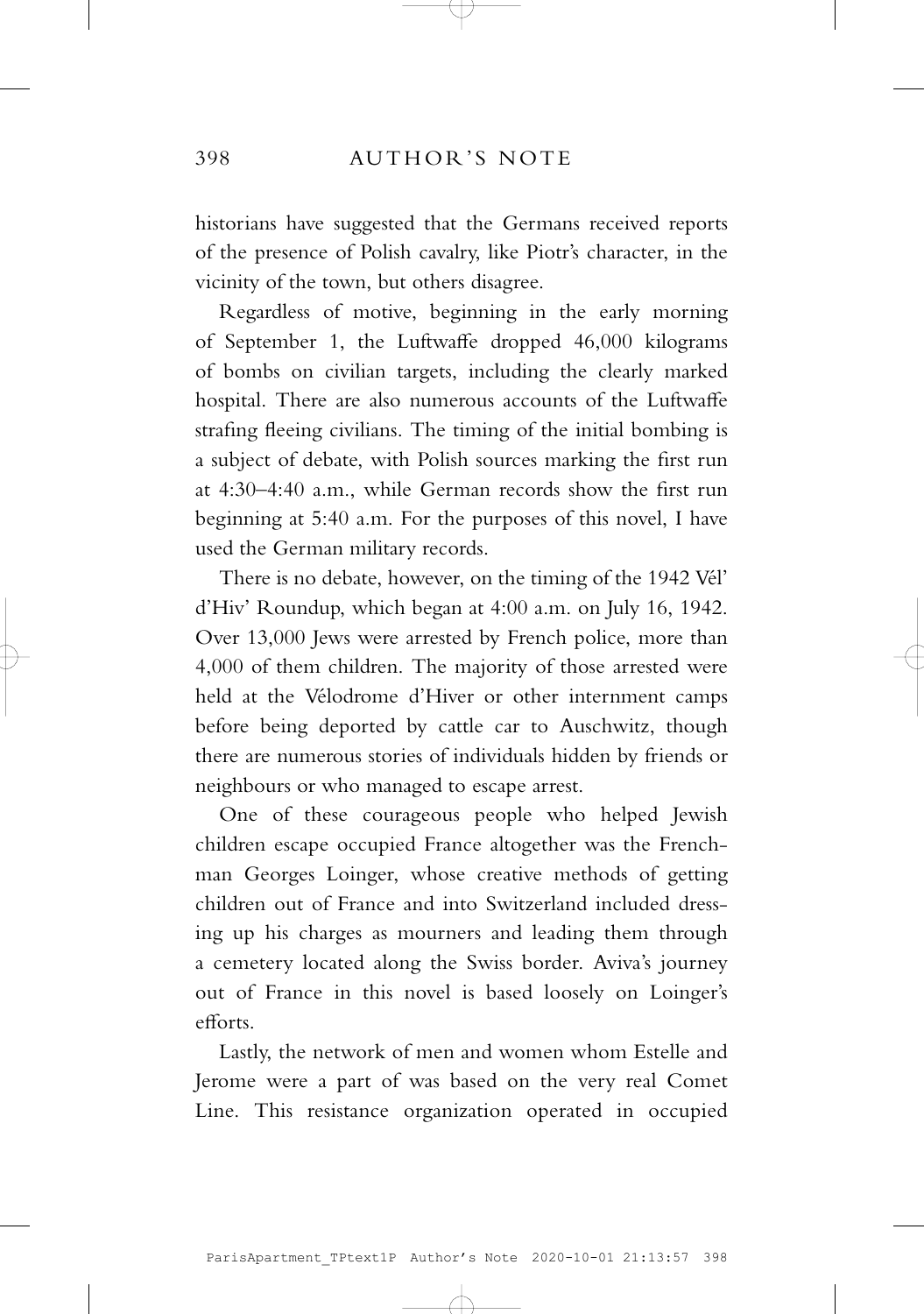Belgium and France and helped Allied airmen and soldiers evade capture and return to Britain. An estimated 3,000 civilians assisted the Comet Line by hiding or escorting Allied airmen, and up to seventy percent of these helpers were women.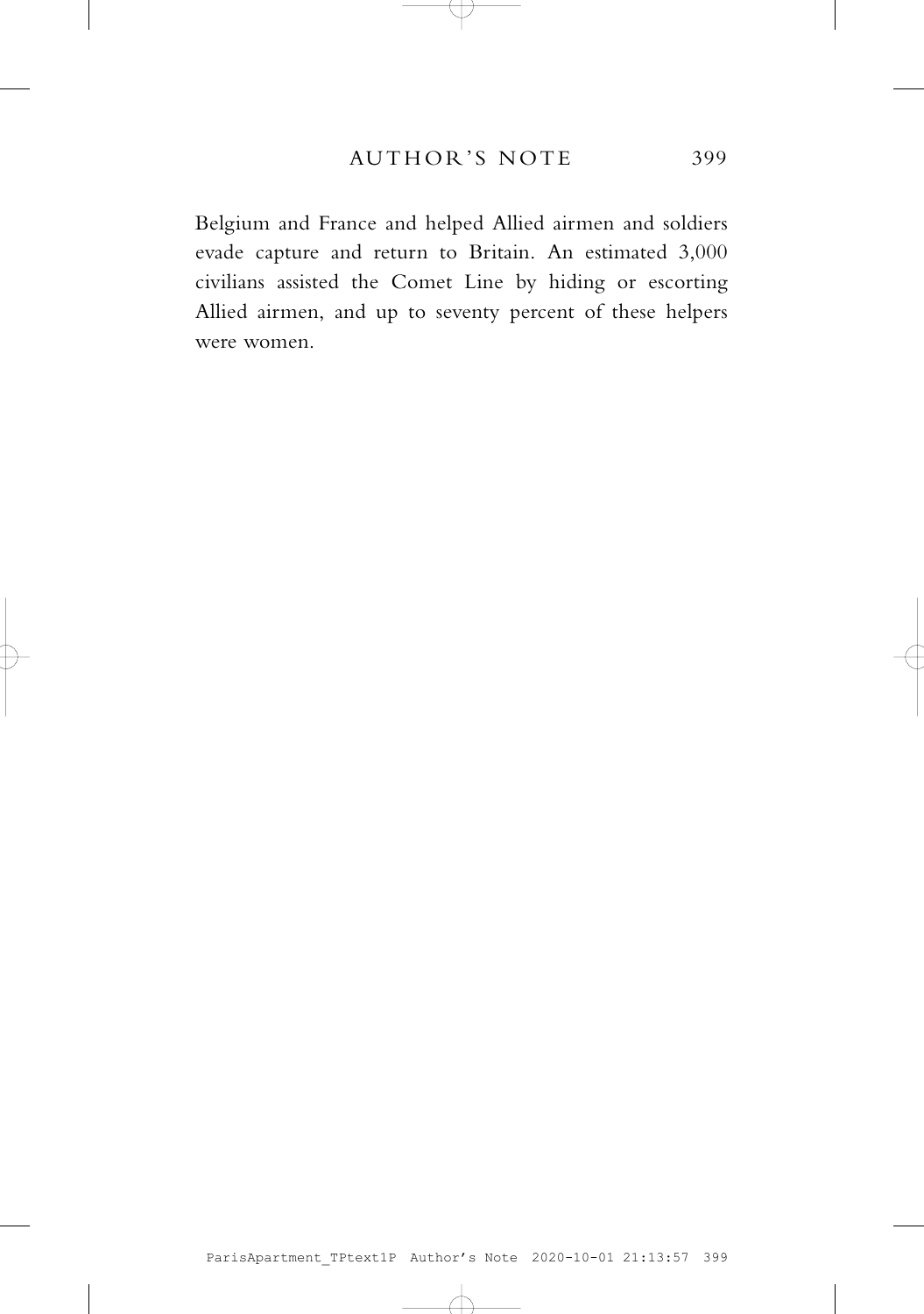# **QUESTIONS FOR READERS**

- 1. The theft and destruction of art is only one of many crimes perpetrated by the Nazis during World War II. What impact do you think this loss has on individual families who cannot rightfully claim or recover property? What significance does the loss of art have on society today? Do you understand why many people risked their lives during WWII to save artworks?
- 2. Was Lia right or wrong to display Gabriel's art in the exhibition without him knowing? What do you think convinced Gabriel to finally claim his work as his own?
- 3. Estelle had a very solitary childhood and adolescence, independent from her parents. Similarly, Lia lives a life separate from her immediate family. Do you think lifestyles follow families through generations?
- 4. Many Parisians who patronized the Ritz, including Coco Chanel, collaborated in some manner with the occupying Nazis. Were they right or wrong to do so? Do you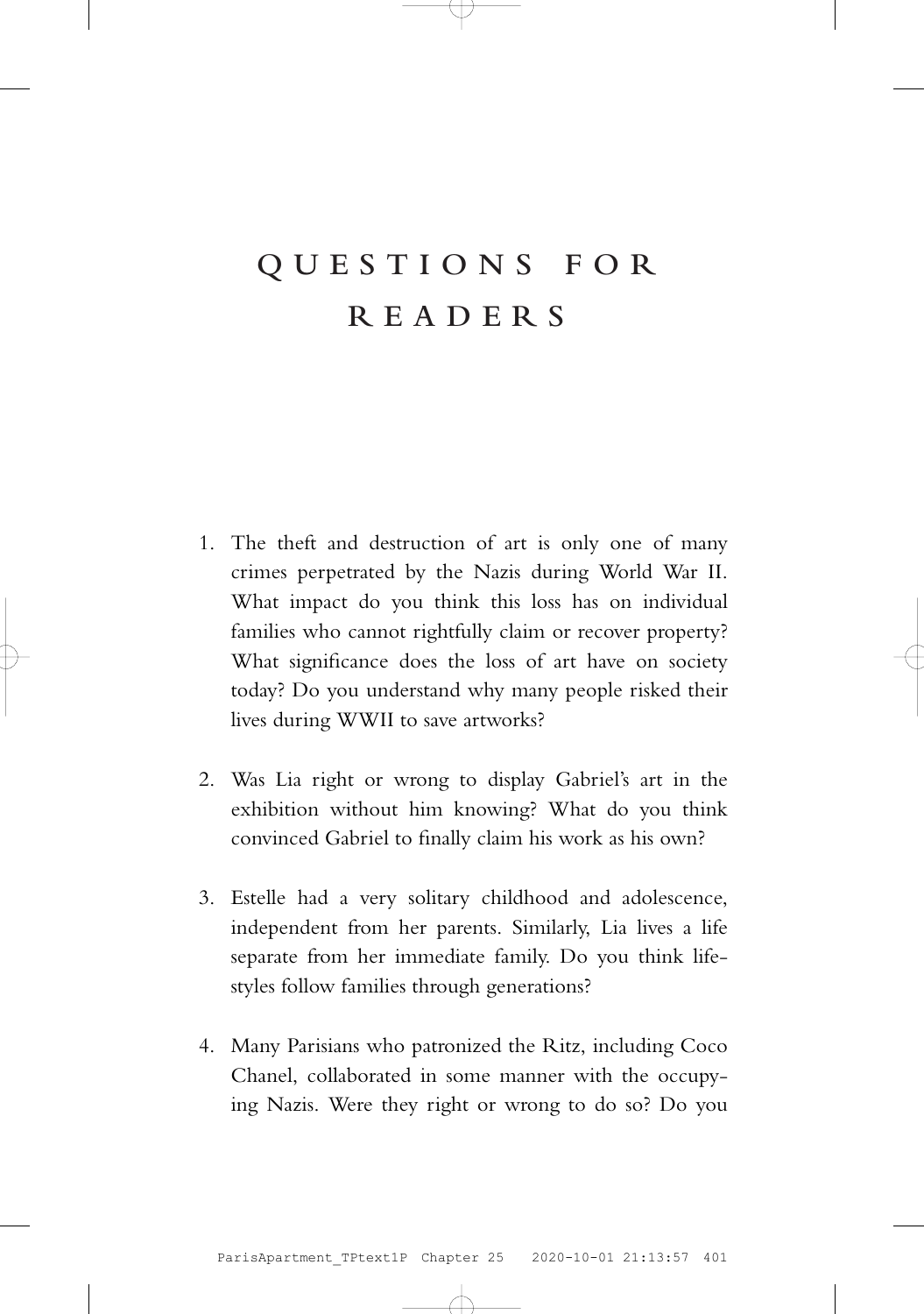#### 402 READING GROUP GUIDE

think it was a matter of survival? Or do you think it was the opportunity to further themselves that some took advantage of?

- 5. Why do you think Sophie told Estelle about some of her personal life? How isolated do you think both Sophie and Estelle felt when they met each other? What do you think drove their partnership?
- 6. Many characters hide their identities throughout the novel. Sophie hides that she is British, the airmen hide that they are American and Canadian, and even Estelle hides that she speaks German. Are there identities and opinions that you hide in your daily life? Why do you feel the need to do so? Do you think that many Jewish people still feel like they should hide their faith today?
- 7. So many of the characters appreciate art and art history: Estelle, of course, because she grew up with valuable paintings, but also Gabriel and his grandfather because they create art, and even young Aviva who loves Degas's ballerinas. Do you appreciate art? What kind and from what time period?
- 8. What does the attitude toward working women in the story tell us about gender norms in the 1930s and 1940s? Sophie's fellow spy Gerard is arguably the most overtly sexist character but what other characters discriminate against women? Were you at all surprised by the lack of or amount of freedom these women were granted?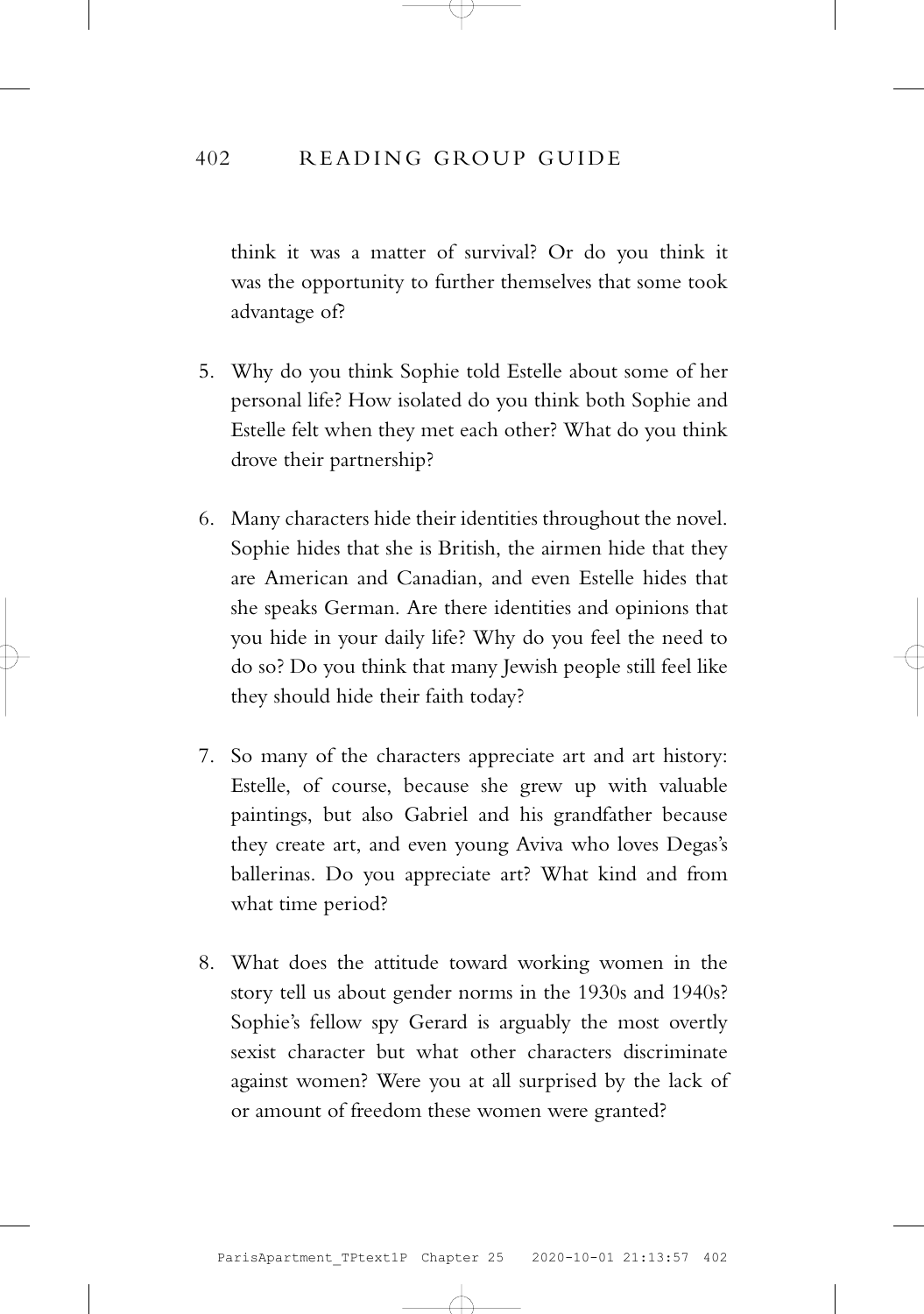- 9. As Estelle became more and more invested in her work with the French Resistance, did you feel that she changed in any way? How were those changes apparent through her interactions with others? Do you think these changes would make it harder for her to have a successful relationship with Jerome?
- 10. Did you feel that Estelle's violin was an important symbol in the book? How did Estelle feel about the damaged violin? Why did she keep it?
- 11. The historical WWII setting allows us to explore many themes such as race relations, political resistance, and struggling to survive. How are these themes relevant to current events today? Do you think there have been meaningful improvements since the 1930s and 1940s? Do you think there will be a future time when these issues will be resolved for most people?
- 12. Estelle and Sophie resist the Nazis in very different ways. Sophie reacts with anger and defiance, risking her life to spy for the Resistance. Estelle proceeds with calm and caution, avoiding extreme risks for the sake of Aviva and the airmen she hides. Which one do you admire or relate to or sympathize with more? Who is more heroic in your opinion?
- 13. Did the book give you a better understanding of life during the Nazi occupation in Paris? Did you know that the Nazis took over the Ritz Hotel during the war? Have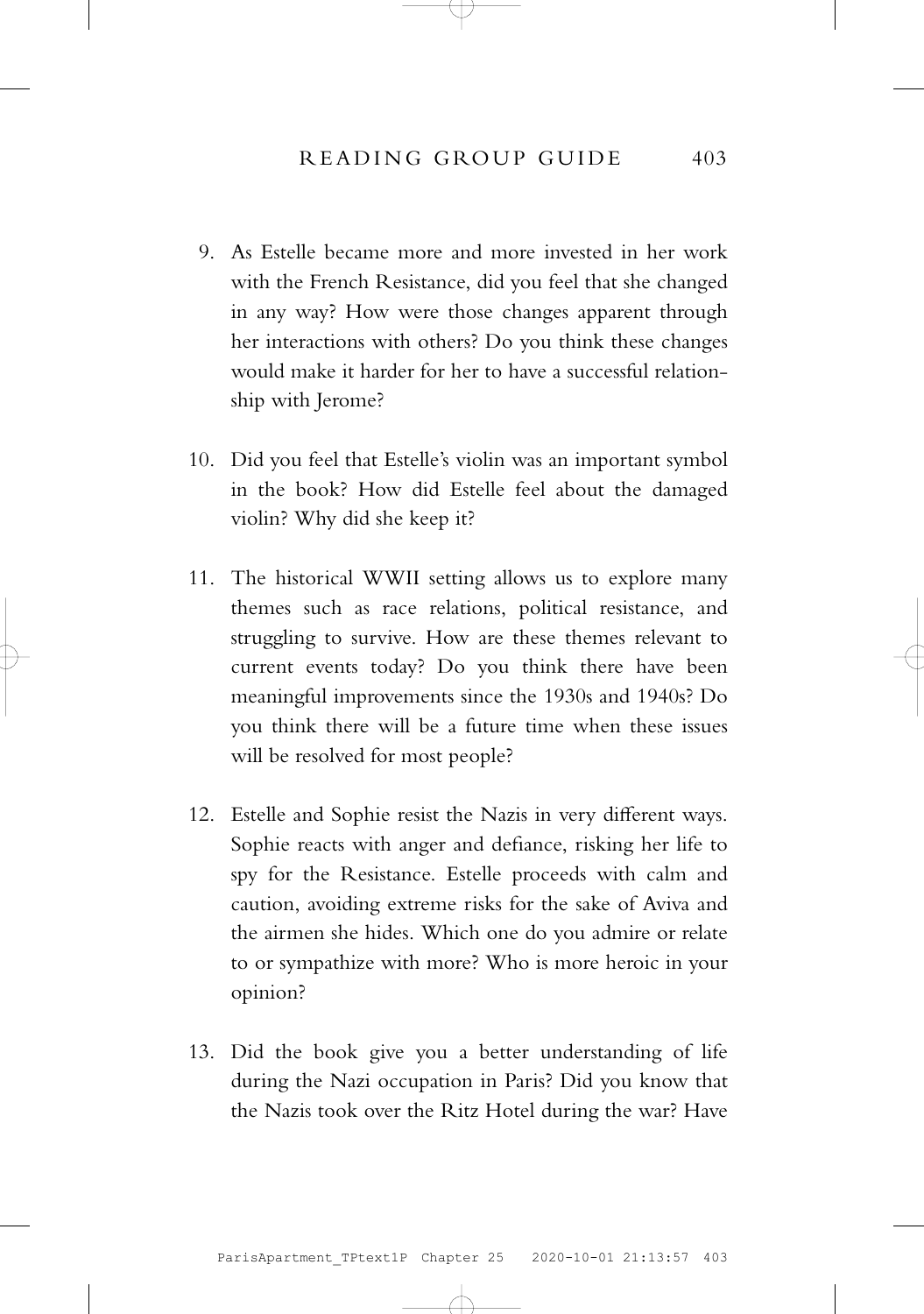### 404 READING GROUP GUIDE

you visited Paris? If not, would you like to go? And if so, what would you like to see while you are there?

- 14. Were you able to visualize the glamourous settings of Estelle's apartment and Millbrook Hall in lifelike detail? Would you prefer a life in Estelle's urban apartment or in Gabriel's ancestral home? In a film adaptation of the book, what actors would you cast as Estelle, Sophie, Gabriel, and Lia?
- 15. Did you cry while reading this book? Which scene moved you the most? Which character's fate would you say was the most tragic? What will you remember the most about *The Paris Apartment*?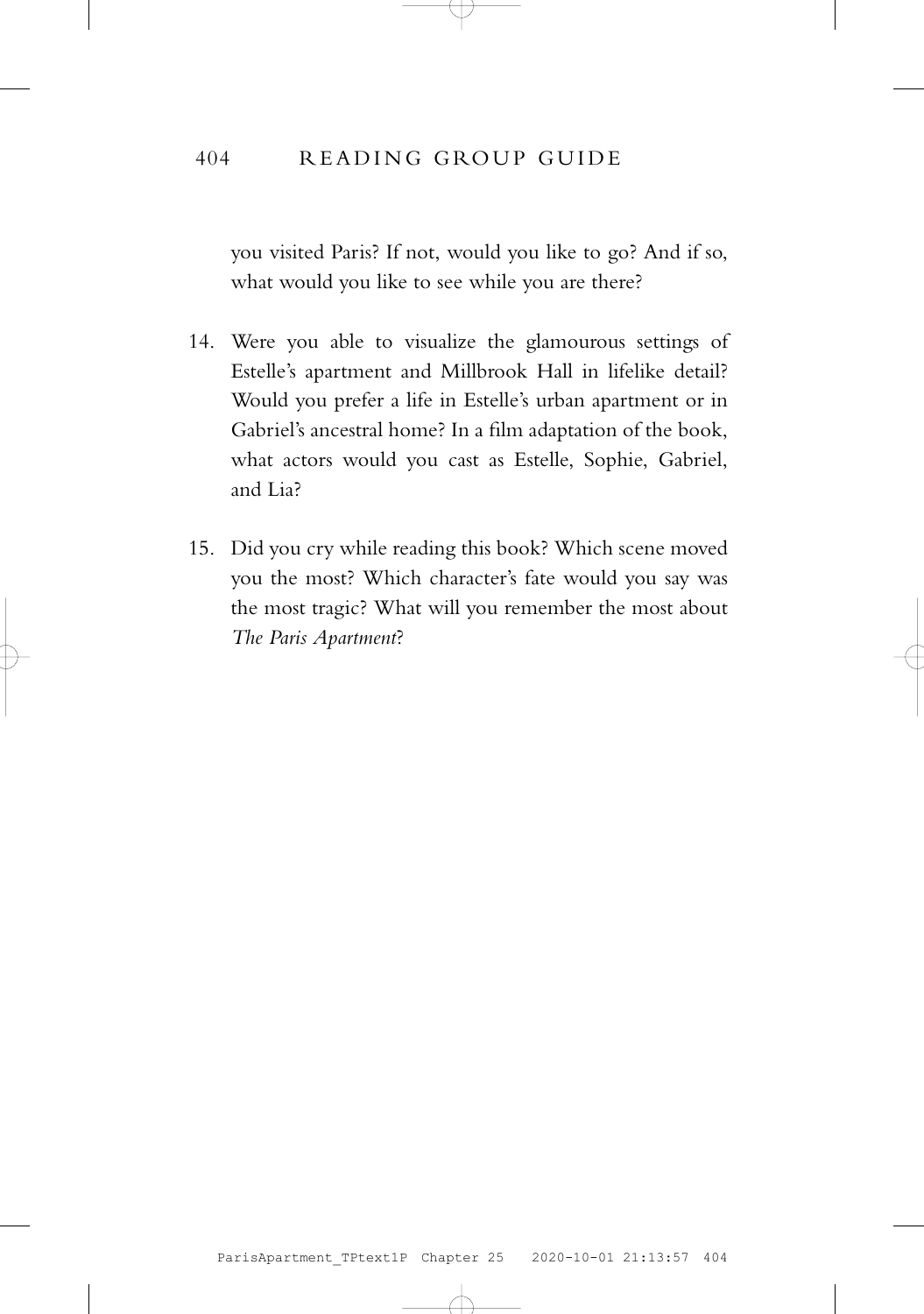### **FURTHER READING**

- Atwood, Kathryn. *Women Heroes of World War II* (Chicago Review Press, 2011).
- Copeland, Jack. *Colossus: The Secrets of Bletchley Park's Code-Breaking Computers* (Oxford University Press, 2010).
- Cragon, Harvey. *From Fish to Colossus: How the German Lorenz Cipher was Broken at Bletchley Park* (Cragon Books, 2003).
- Edsel, Robert. *The Monuments Men: Allied Heroes, Nazi Thieves, and the Greatest Treasure Hunt in History* (Hachette Book Group, 2009).
- Eisner, Peter. *The Freedom Line* (William Morrow, 2004).
- Helm, Sarah. *A Life in Secrets: The Story of Vera Atkins and the Lost Agents of SOE* (Hachette UK Book Group, 2005).
- Hodges, Andrew. *Alan Turing: The Enigma* (Random House UK, 2014).
- Mazzeo, Tilar. *The Hotel on Place Vendôme: Life, Death, and Betrayal at the Hotel Ritz in Paris* (HarperCollins, 2015).
- Mulley, Clare. *The Spy Who Loved: The Secrets and Lives of Christine Granville*  (St. Martin's Press, 2012).
- O'Keefe, David. *One Day in August: The Untold Story Behind Canada's Tragedy at Dieppe* (Knopf Canada, 2013).
- Pearson, Judith. *The Wolves at the Door: The True Story of America's Greatest Female Spy* (Rowman & Littlefield, 2005).
- Ronald, Susan. *Hitler's Art Thief* (St. Martin's Press, 2015).
- Rosbottom, Ronald. *When Paris Went Dark: The City of Light Under German Occupation 1940–1944* (Hachette Book Group, 2014).
- Sebba, Anne. *Les Parisiennes: How the Women of Paris Lived, Loved, and Died Under Nazi Occupation* (St. Martin's Press, 2016).
- Stevenson, William. *Spymistress: The Life of Vera Atkins, the Greatest Female Secret Agent of World War II* (Arcade Publishing, 2007).
- Vaughan, Hal. *Sleeping With the Enemy: Coco Chanel's Secret War* (Random House, Inc., 2011).